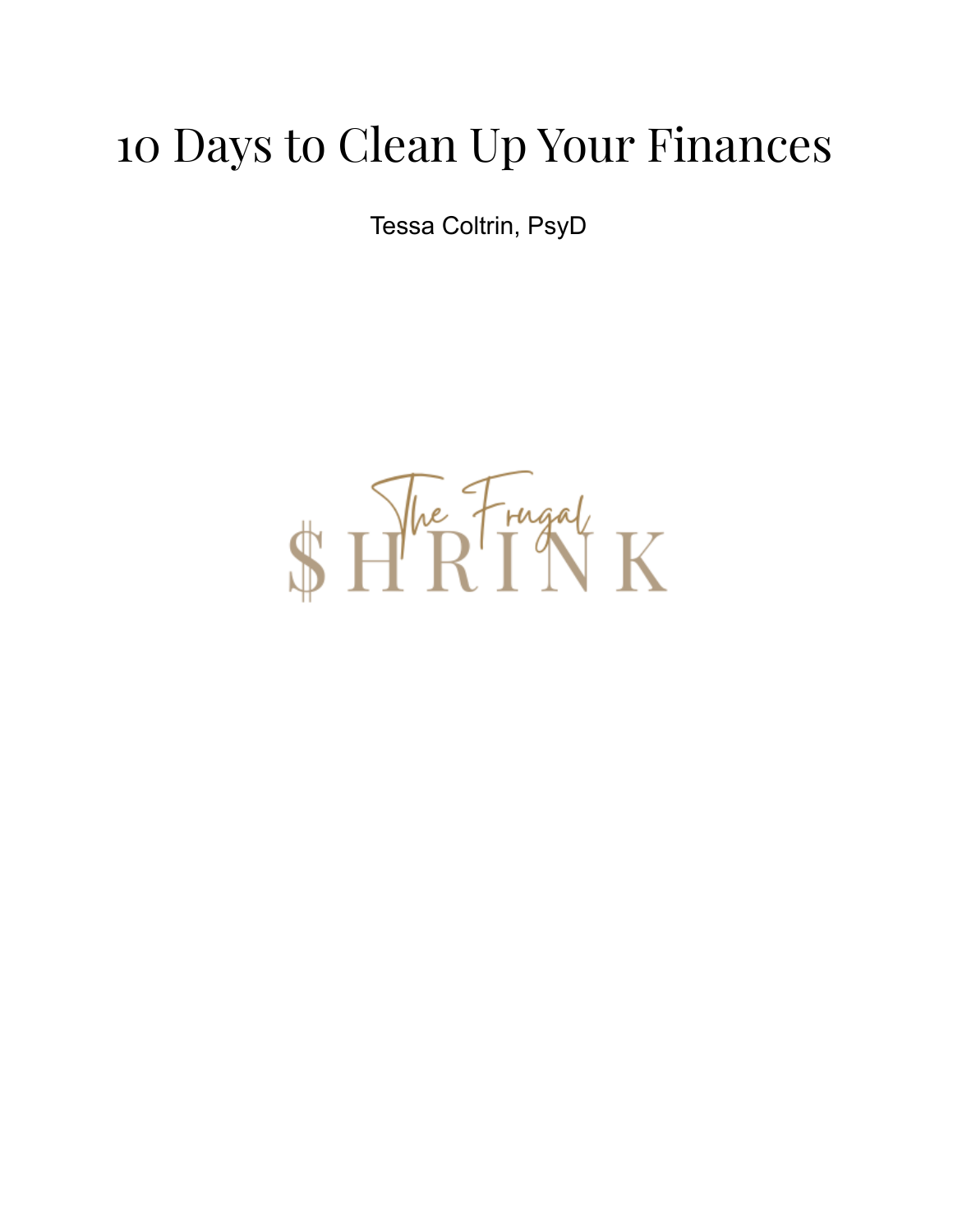Contents:

Day 1: Release Shame And Guilt

Day 2: Gather Debt Information

Day 3: Figure Out What Your Assets Are

Day 4: Pull Your Credit Report

Day 5: Look Back At A Month's Spending

Day 6: Spend Two Hours (Or Less!) Reducing Bills

Day 7: Make More Money

Day 8: Decide On A Debt Plan

Day 9: Figure Out Retirement Contributions

Day 10: Dream Big About What Comes Next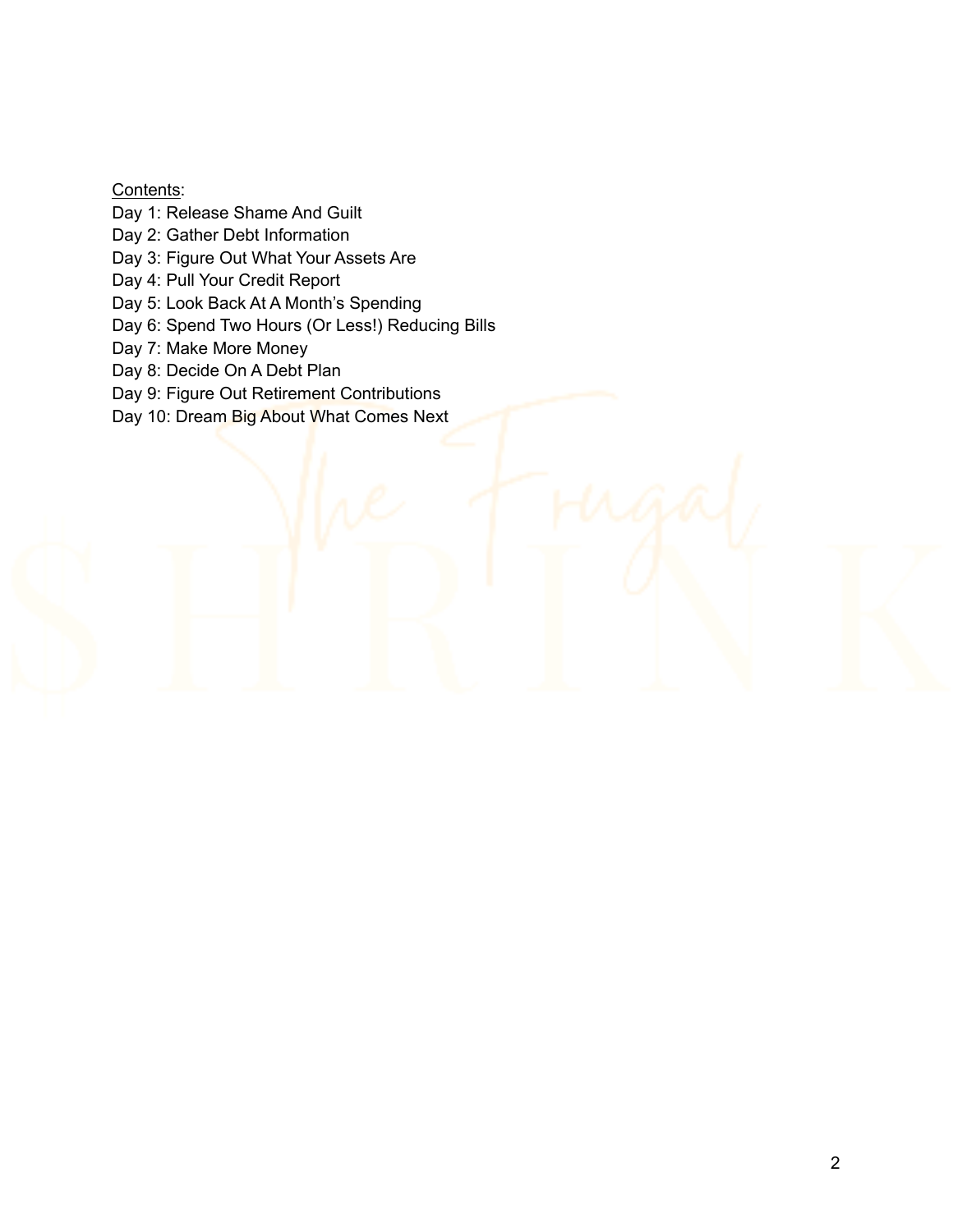#### **Day 1: Release Shame and Guilt**

Very often in life, we do what we must to survive or we make choices based on what we know at the time. We wouldn't necessarily make the same choices at 40 that we did at 20, and that's a *good* thing. Our brains develop fully, we have lots of different life experiences, and we receive various forms of education on different topics. This changes our approach to, well, everything. This most definitely includes our approach to spending and money.

- 1) What are some money decisions you have made in the past that you regret?
- 2) How did these decisions make you feel then? How about now? What harsh words do you use to judge your decisions or experiences?

3) Write some examples of harsh words or phrasing that you use about your financial choices. Underneath each example, I want you to rephrase them into something less judgy and more positive. These are called reframes. Use wording that you would use with a loved one or a friend, e.g. something much nicer than what you typically say to yourself!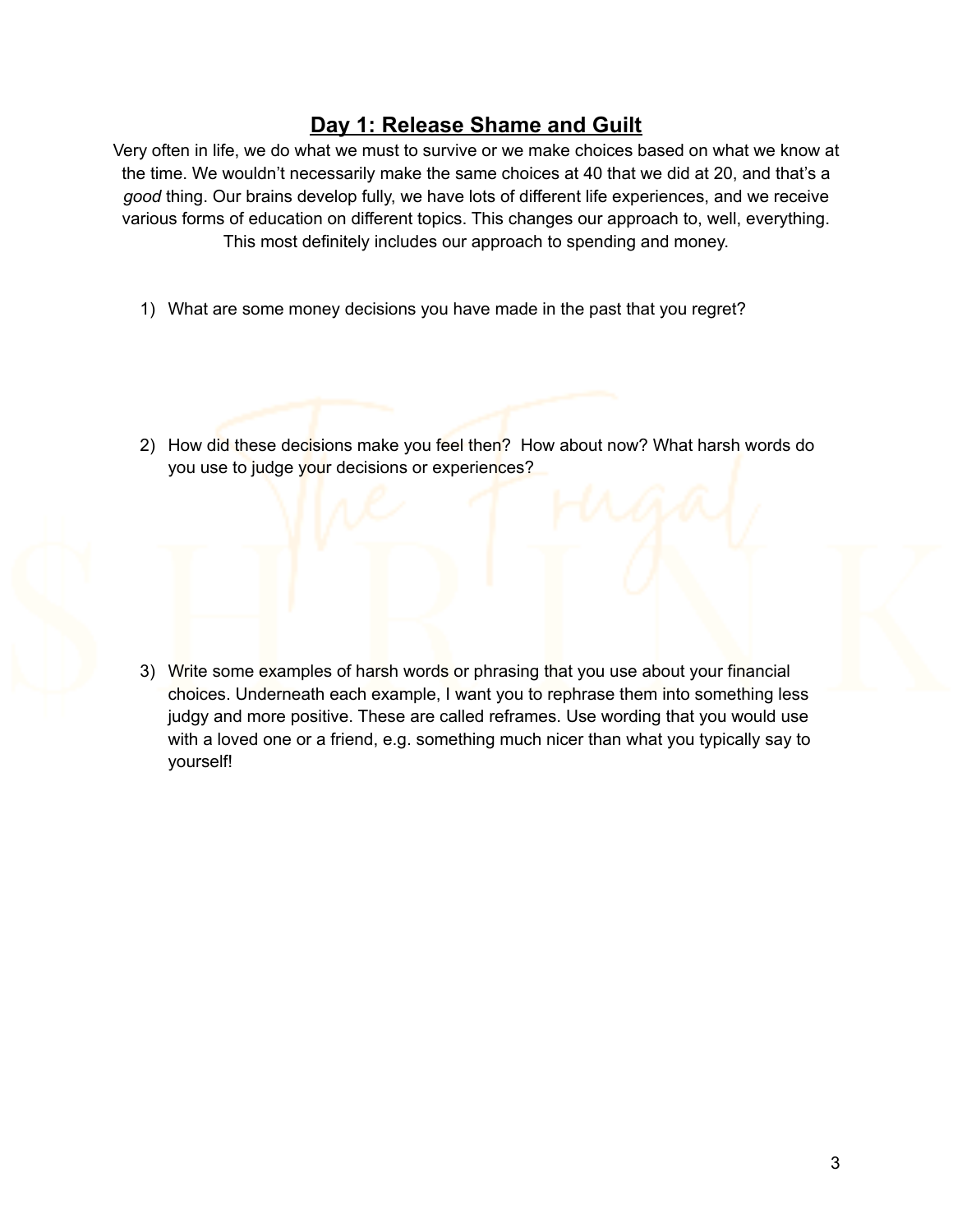## **Day 2: Gather Debt Information**

You're going to be dealing with your debts right after you've dealt with your shame and guilt. That's on purpose- I want those reframes fresh in your mind before you look at the numbers. Remember, this is not an exercise in judging yourself. Rather, you are taking steps to take control of your finances and your future. Now, I want you to log into each of your debt accounts and find the current balance as well as the interest rates. Write them below.

Credit cards:

Student loans:

Car/ vehicle/ motorcycle/ boats/ etc:

Mortgage(s)

Personal loans: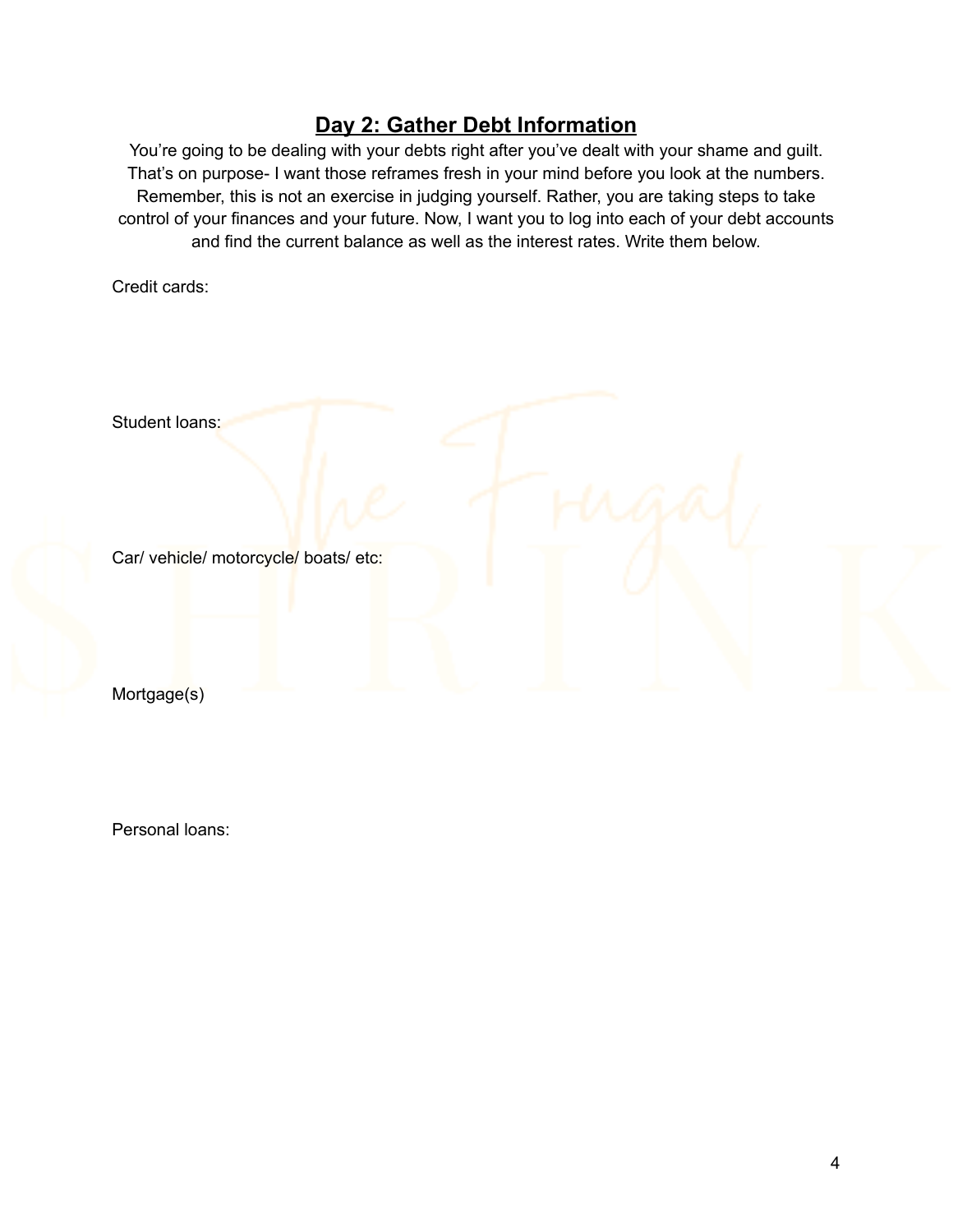Other:

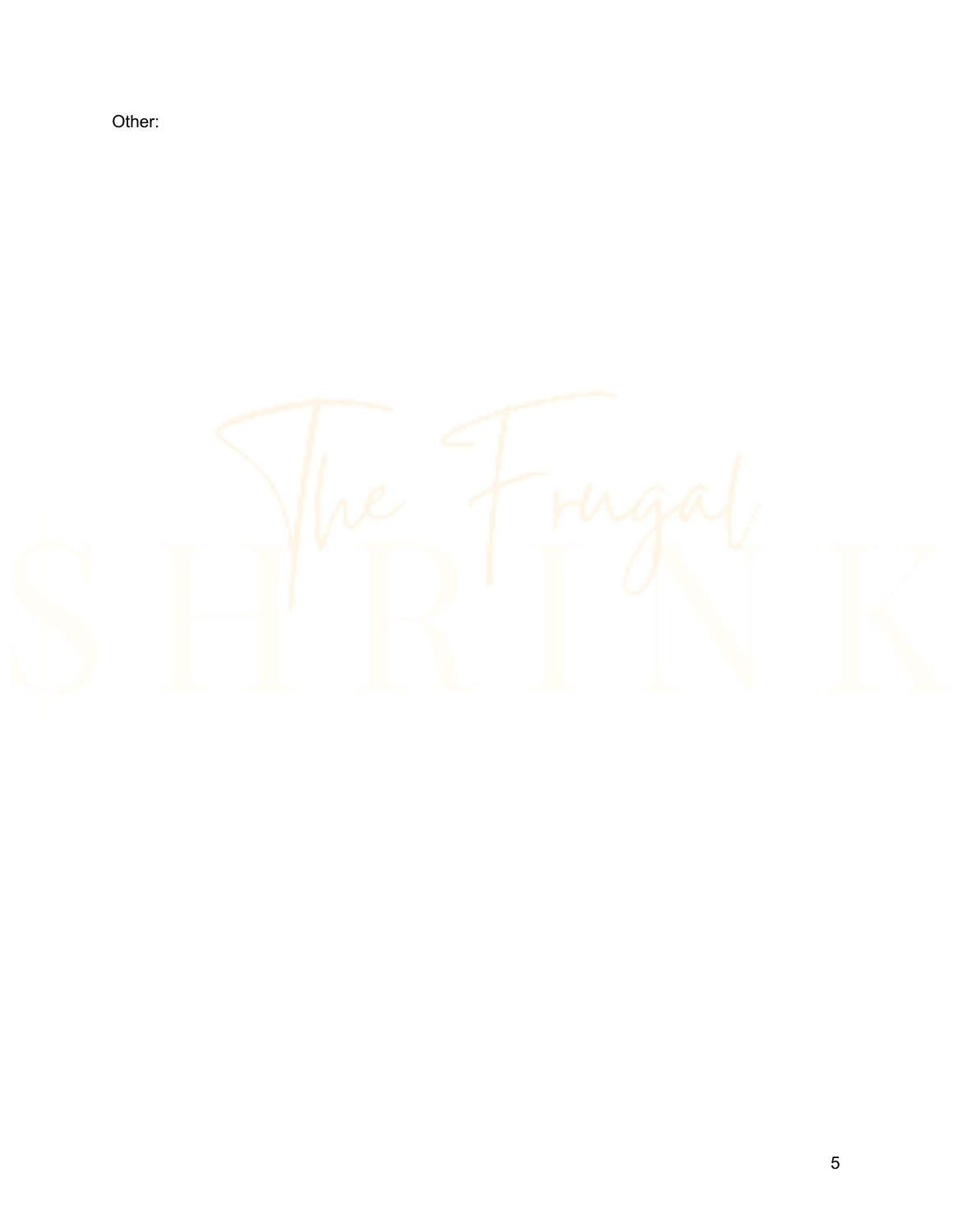## **Day 3: Figure Out What Your Assets Are**

Now that you know exactly how much you owe, I want you to look at what you have in terms of assets. Assets are anything you could sell and get money from. Houses, cars, jewelry, boats, retirement accounts, etc. all qualify as assets. Sadly, you can't sell your diplomas!

- 1) Write a list of your major assets here:
- 2) Are all of your assets things that you want to keep? Do you get enjoyment from them? Are they worth the opportunity cost of ownership?

3) Can any of them be sold to pay towards debts? If not, that's fine. This is a thinking exercise, meant to get those creative juices flowing. If so, start selling.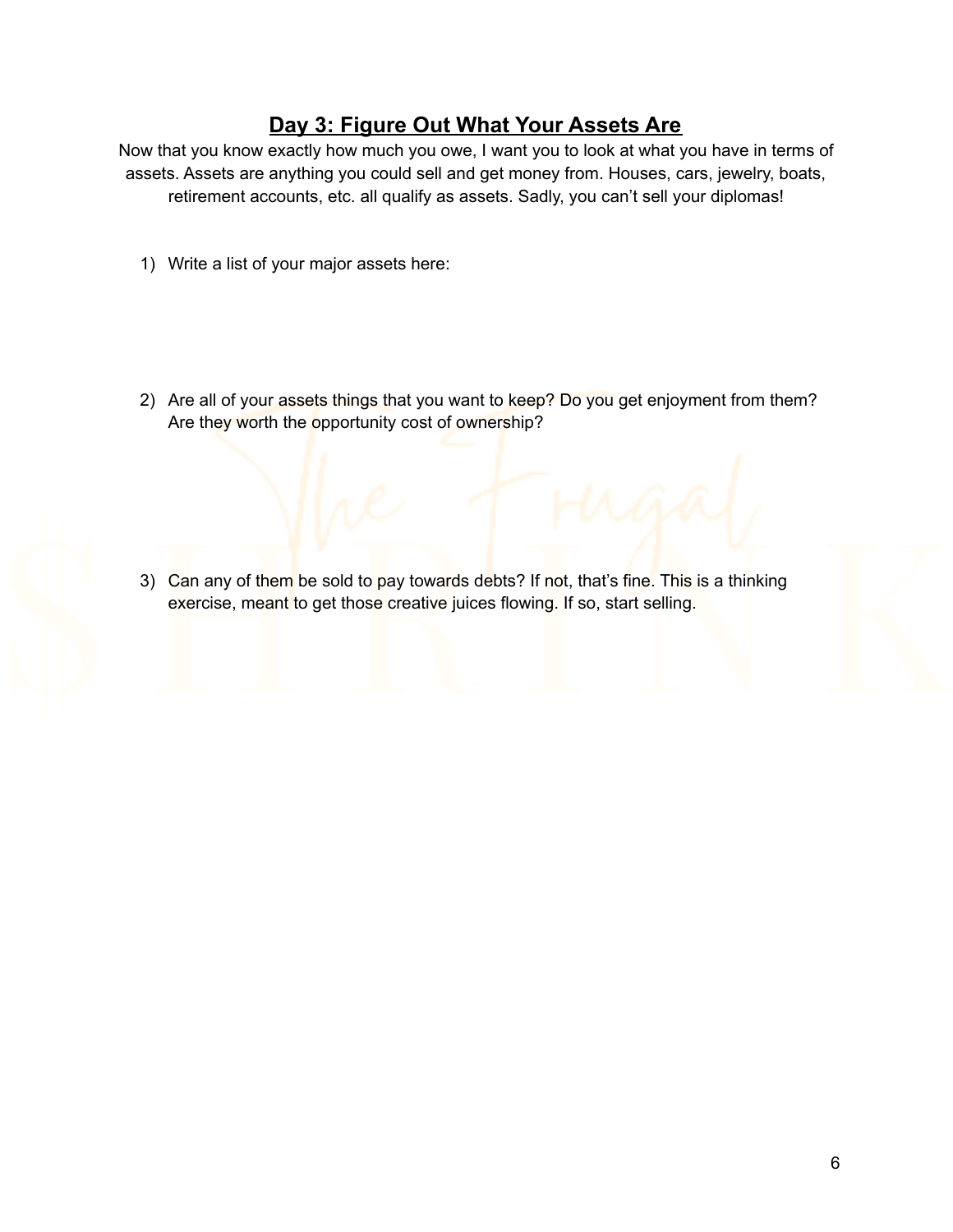## **Day 4: Pull Your Credit Report**

Today, I want you to go get your credit report. Go to Annualcreditreport.com and look it over with a fine tooth comb. Are there any mistakes? Any outstanding debts you weren't aware of? Contact your creditors if you spot something that shouldn't be there. Do a quick Google search to see what improves your credit and what decreases it. Once you become a millionaire and pay cash for everything, you won't need credit anymore, but for now just assume that you do or that you will need it in the future.



Your credit reports matter.

FREE Credit Reports. Federal law allows you  $for$ 

**BROUGHT TO YOU BY**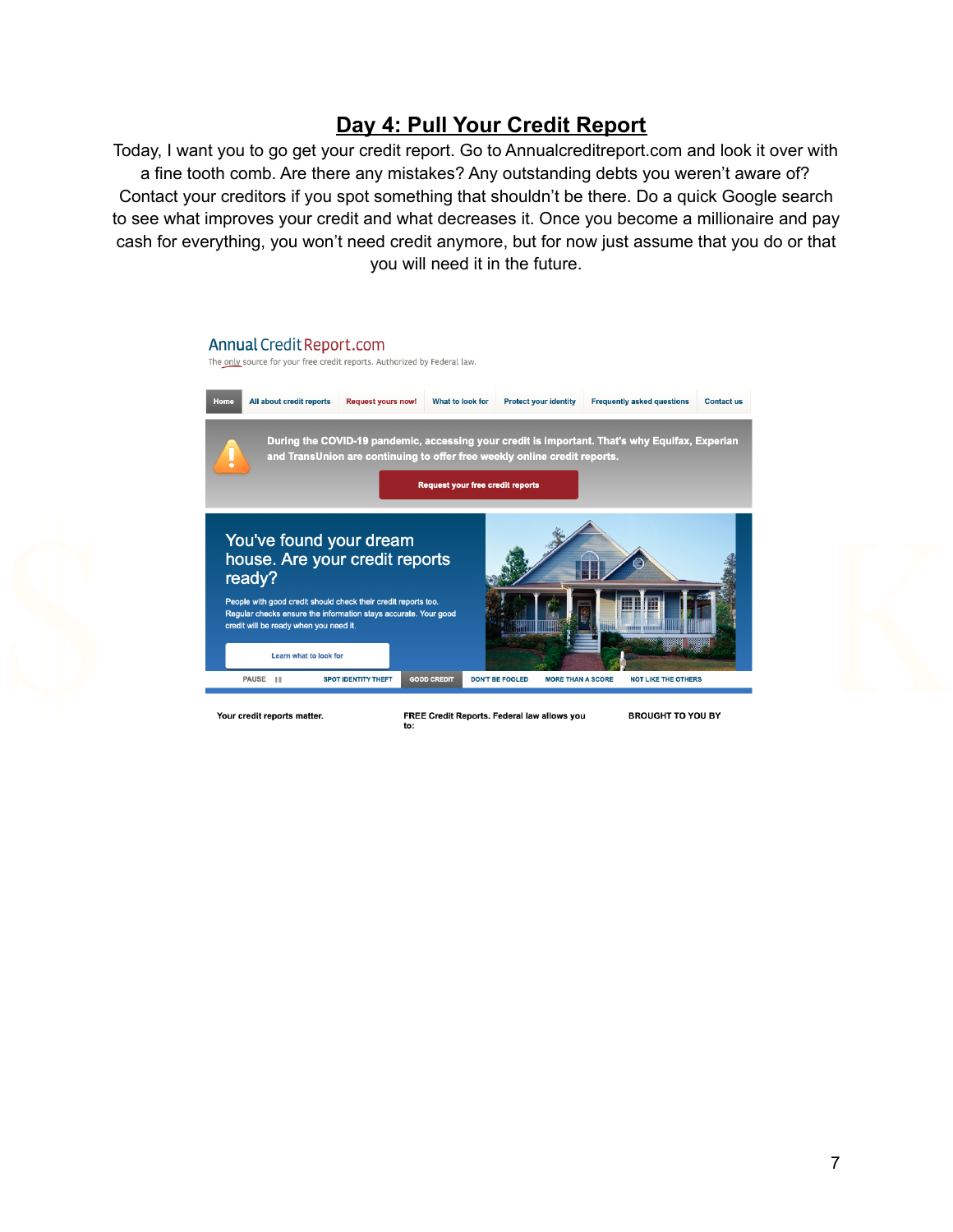# **Day 5: Look Back At A Month's Spending**

Today you're going to look at patterns in how you spend money. I want you to go through your credit card, debit card, and all bank accounts for the last month. If you can, print the records and grab a highlighter and some pens. Categorize your spending. This is a NO GUILT zone. At this moment, you are a behaviorist who is impartially observing someone's spending patterns.

- 1) How much money did you spend on regular bills?
- 2) How much money was spent on other debts?
- 3) How much money was spent on fixed expenses versus expenses that could be eliminated if needed?
- 4) Do you see any patterns in your spending? Are there times when you self-medicate with food or with spending in general? Are there patterns of buying2 convenience items when you're tired from long work days?

5) What are some reasonable cuts you could make to your spending? REASONABLE is the key word here.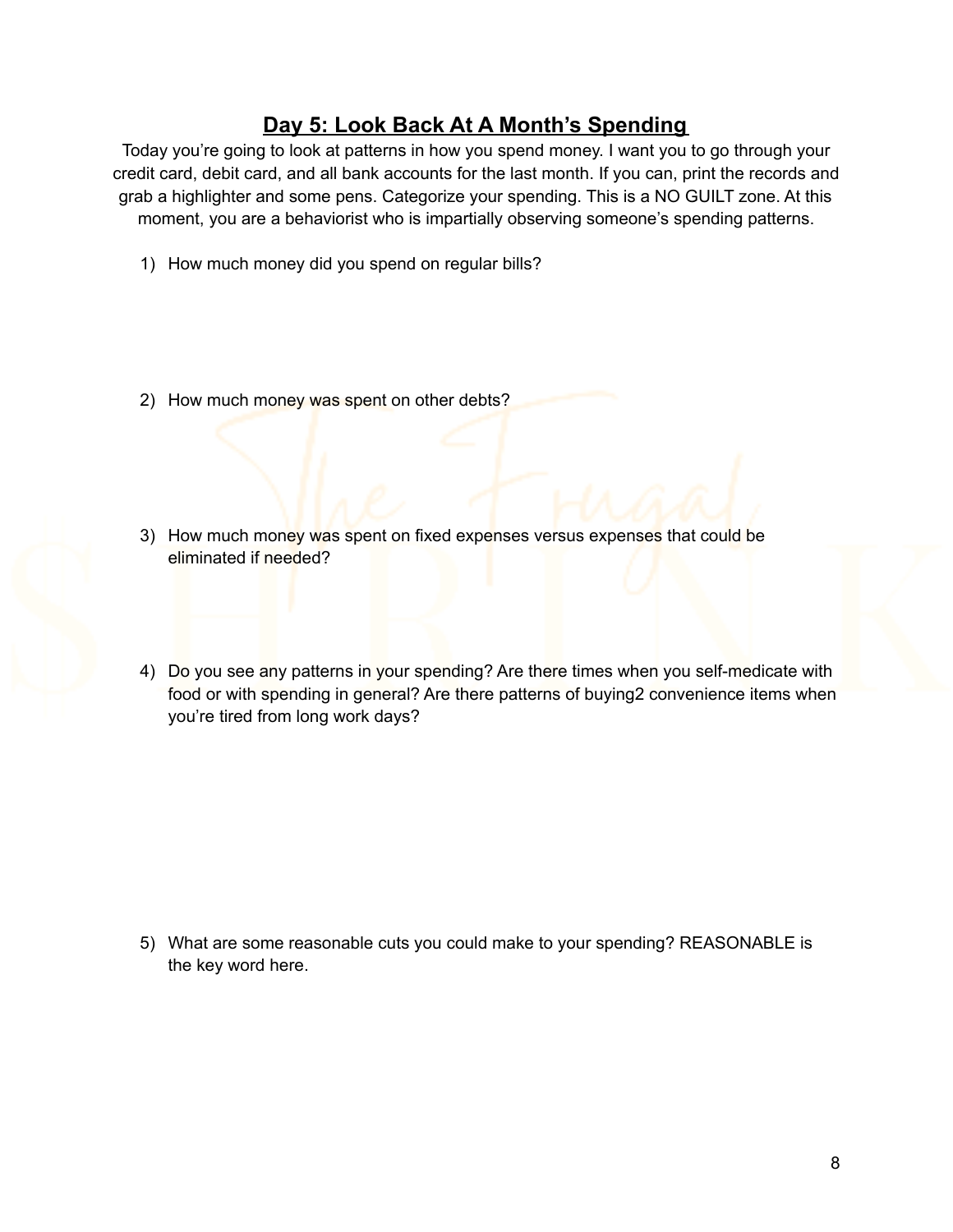# **Day 6: Spend Two Hours (Or Less!) Reducing Bills**

This is meant to be a quick exercise. Using the categories that you worked on yesterday, I want you to think about what bills could be reduced. Is there any low-hanging fruit (aka easy to target bills) you can grab? Can you call your providers and ask for a lower rate or different plan? This is a timed task. Life is SHORT and I want you to spend it in ways that you enjoy. Therefore, you are going to make a plan and *hit it and quit it* as quickly as possible.

Bills to consider targeting:

- 1) Cell phone
- 2) Internet
- 3) Television or streaming
- 4) Insurances (car/ house/ etc)
- 5) What else?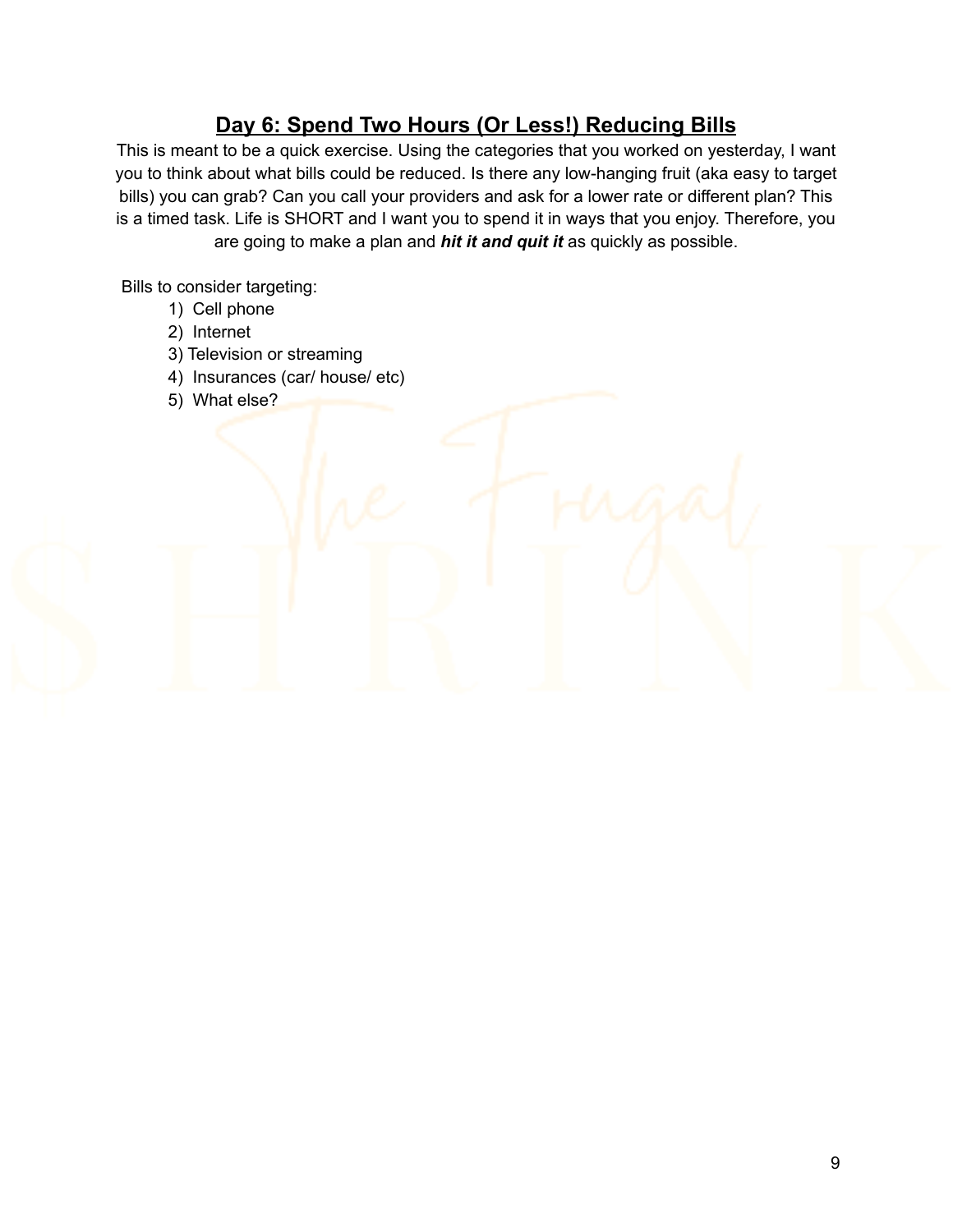#### **Day 7: Make More Money**

Now that you've cut some expenses and reduced outgoing funds, you need to aim to INCREASE incoming funds. This isn't something you have to do forever, but it is a good exercise to engage in while there is debt remaining or while you are working on aggressive savings or retirement investing.

- 1) First, let's examine your salary. Are you due for a raise? Do you have evidence you can gather and present on why you deserve an increase in pay? It may be beneficial to research what range your position is typically compensated so that you have hard data to support your claims.
- 2) If your company refuses any raises, it might be time to look for another job. Generally speaking, the easiest way to get a higher income is to find a job at another company. However, you may be able to leverage a job offer into an increase at your current company.
- 3) What are your natural talents and interests? Are there any possible side hustles you could do related to these? Can you teach something? Make something?

4) Do you (like most people) have an excess of *stuff*? Can you sell some of it on Facebook Marketplace, Craigslist, eBay, at consignment shops, or at a yard sale?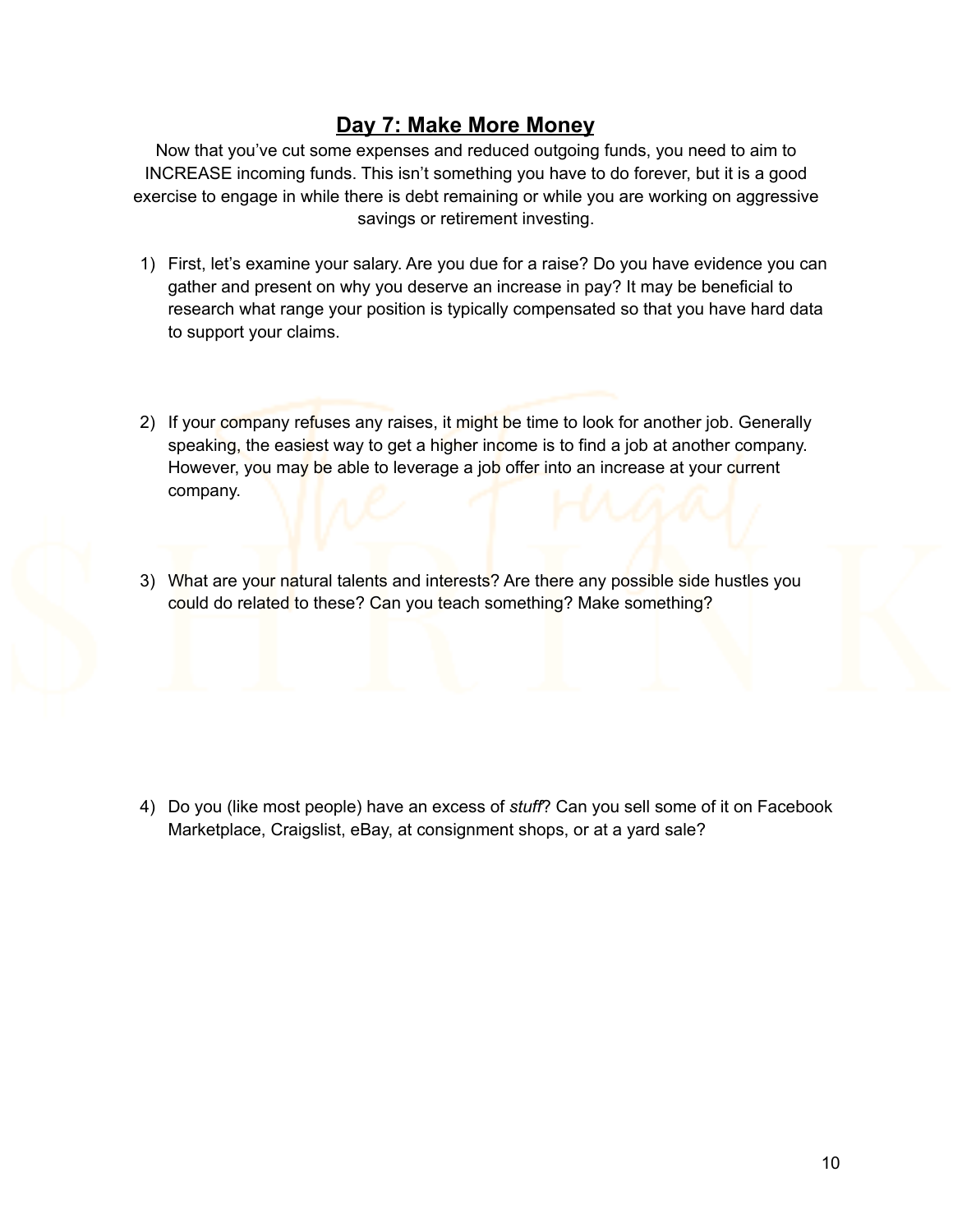## **Day 8: Decide On A Debt Plan**

Now that you know exactly how much money you owe, it's time to develop a plan for getting rid of it. How are you going to do this? You're going to take the money you saved on day 6 plus the money you are now making from your day 7 exercise and use this to start paying off your debts.

- 1) Credit cards or anything else with high interest MUST GO FIRST. If you have a personal loan from a loved one you might want to target that second or even first if it's straining your relationship with your personal lender.
- 2) If your debt consists of student loans, consider if you want to pay them off or if you want to see if you qualify for debt repayment or forgiveness programs. Research the following:
	- a) National Health Service Corps
	- b) Public Service Loan Forgiveness
	- c) State loan forgiveness programs
	- d) Your employer's loan forgiveness program
	- e) Income driven repayment plan + forgiveness after 20 years
- 3) Use this space to write your plan of attack for your debts: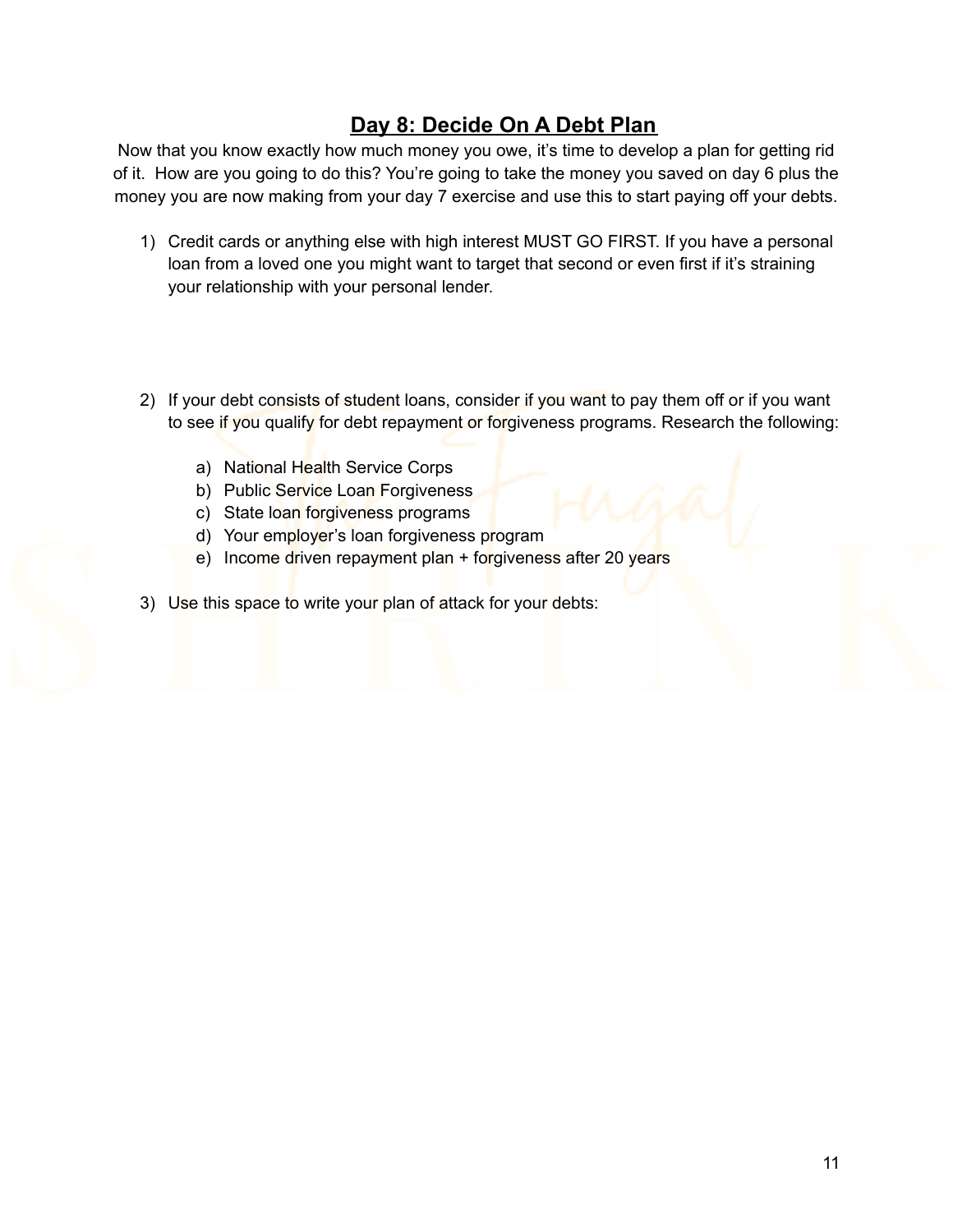## **Day 9: Figure Out Retirement Contributions**

Free money time (hopefully)!! Your task for today is to find out if your employer has a retirement matching program. If so, invest enough of your paycheck to at least get the match. If it's 6%, invest at least 6%. However, for most people, you will want to invest at least 10% and **more** once your debts are paid off. If you are self-employed or your company does not offer a retirement program, you will need to open your own retirement account with a company like Fidelity or similar. Once you start contributing to your retirement account, double check to be sure your money is actually invested and is growing each year and not stuck in a holding account!